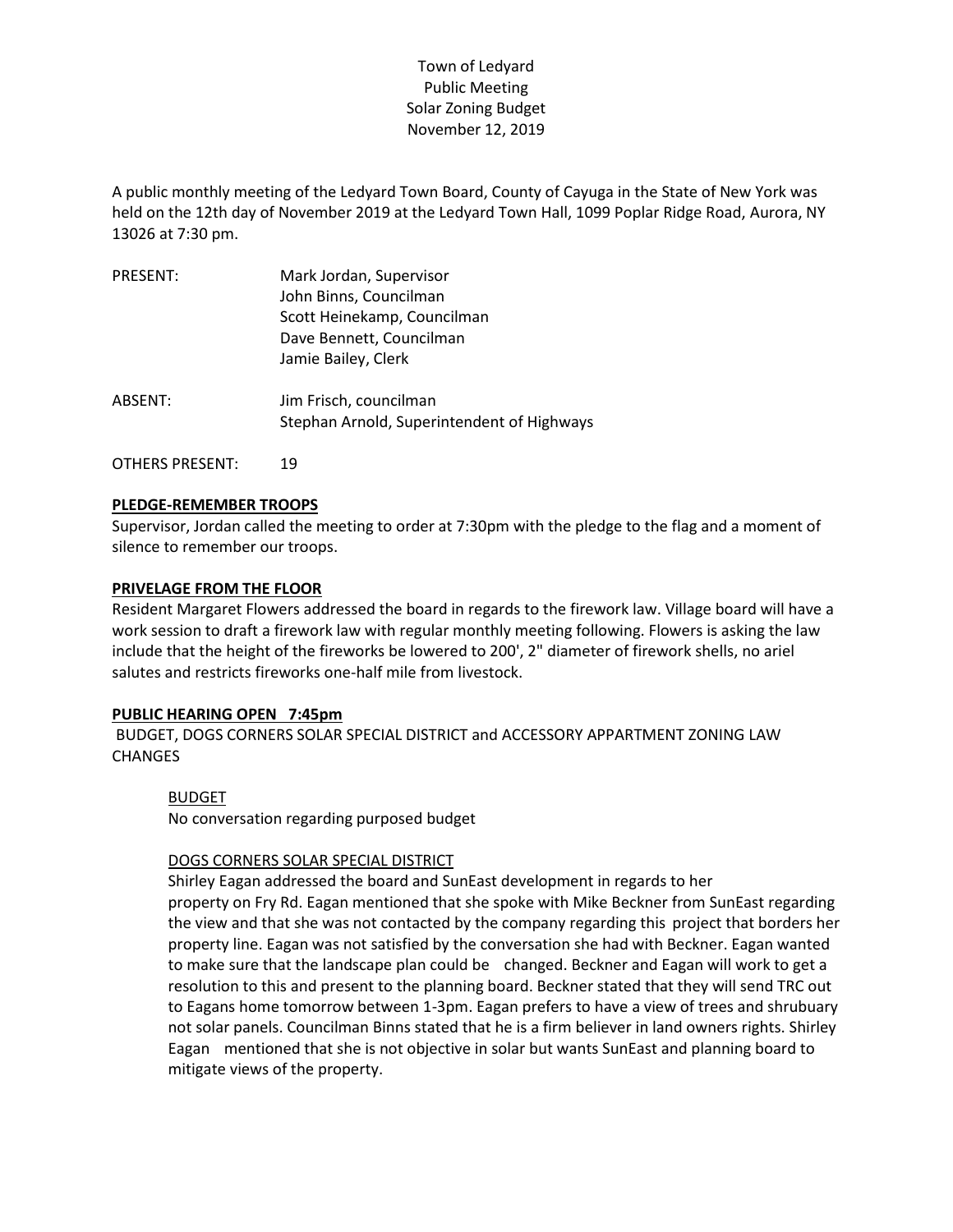PART 2 and 3 of SEQR SEQR 2 &3 reviewed SEQR 3, #9 will include Eagans concerns that were brought forth.

Motion made to accept a negative declaration on the SEQR 2 &3 Motion by: Councilman Heinekamp Seconded by: Councilman Binns Ayes 3 Heinekamp, Binns, Bennett Nays 0 Absent 1 Frisch Motion Passed

**RESOLUTION** 

Motion made to adopt the resolution for A Dogs Corners Solar Special Development District (attached)

Motion by: Councilman Heinekamp Seconded by: Councilman Binns Ayes 3 Heinekamp, Binns, Bennett Nays 0

Absent 1 Frisch

Motion Passed

## ACCESSORY APARTMENT

Motion to add accessory apartment to zoning law Motion by: Councilman Binns Seconded by: Councilman Bennett Ayes 3 Heinekamp, Binns, Bennett Nays 0 Absent 1 Frisch Motion Passed

# **PLANNING BOARD CHAIRMAN**

Motion made to reappoint Debbie Ross as Planning Board Chairman ahead of schedule

Motion by: Councilman Heinekamp

Seconded by: Councilman Binns

| Ayes | 3 Heinekamp, Binns, Bennett |  |
|------|-----------------------------|--|
|      |                             |  |

- Nays 0
- Absent 1 Frisch

Motion Passed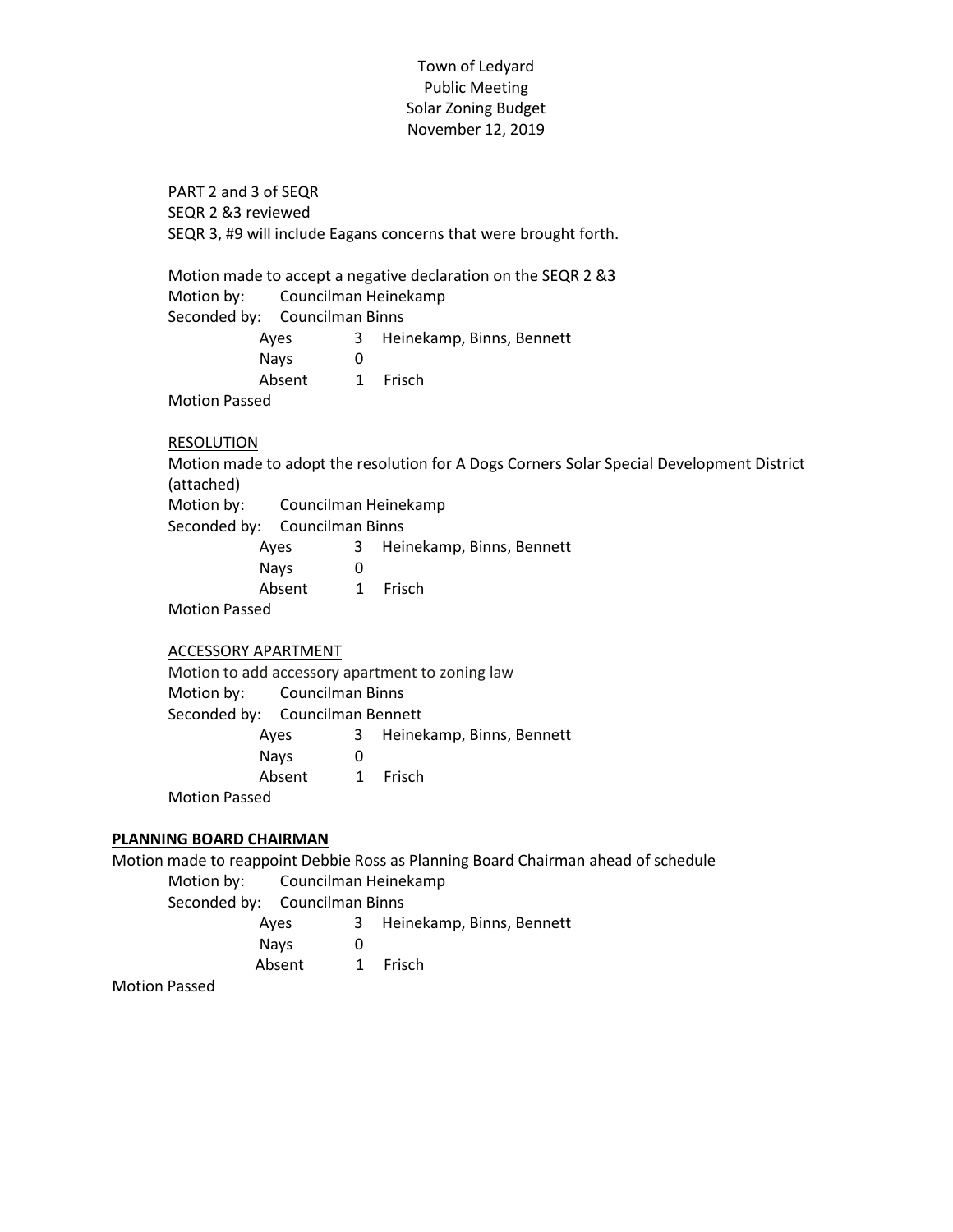### **APPROVAL OF MINUTES**

| Motion made to approve September minutes |                               |   |                        |
|------------------------------------------|-------------------------------|---|------------------------|
| Motion by: Councilman Bennett            |                               |   |                        |
|                                          | Seconded by: Councilman Binns |   |                        |
|                                          | Ayes                          | 2 | Binns, Bennett         |
|                                          | Nays                          | 0 |                        |
|                                          | Absent                        |   | 1 Frisch               |
|                                          |                               |   | Abstention 1 Heinekamp |
| <b>Motion Passed</b>                     |                               |   |                        |

Motion made to approve October minutes Motion by: Councilman Bennett Seconded by: Councilman Heinekamp Ayes 2 Heinekamp, Bennett Nays 0 Absent 1 Frisch Abstention 1 Binns

Motion Passed

#### **HIGHWAY DEPARTMENT**

Superintendent Arnold absent

#### **APPROVAL OF REPORTS**

|                      |                         | Motion made to approve the Supervisor, Clerk and Code Enforcement Reports |  |
|----------------------|-------------------------|---------------------------------------------------------------------------|--|
| Motion by:           | Councilman Heinkemp     |                                                                           |  |
| Seconded by:         | <b>Councilman Binns</b> |                                                                           |  |
| Aves                 |                         | 3 Heinekamp, Binns, Bennett                                               |  |
| <b>Nays</b>          | O                       |                                                                           |  |
| Absent               | 1                       | Frisch                                                                    |  |
| <b>Motion Passed</b> |                         |                                                                           |  |

Councilman Binns asked to compare increase of garbage tags to total cost of removal for comparison. Clerk Bailey will provide reports at the December meeting.

#### **BROADBAND**

Clerk Bailey spoke with Senator Helming at the SCCS Planetarium open house. Senator Helming is encouraging all residents to call and email the NYS Broadband committee. The letter from Senator Helming with phone numbers and emails are posted on the bulletin board.

#### **BUDGET**

Chairman Ross mentioned that the ZBA and Planning Board should be the same amount. The correct amount is 683.40 for each chairman/367.20 for each member for both Zoning Board of Appeals and Planning Board. Everything stayed almost the same except the funds for 10 wheeler and highway truck if needed. The town received \$159,000.00 check for sales tax check for third quarter. These funds are